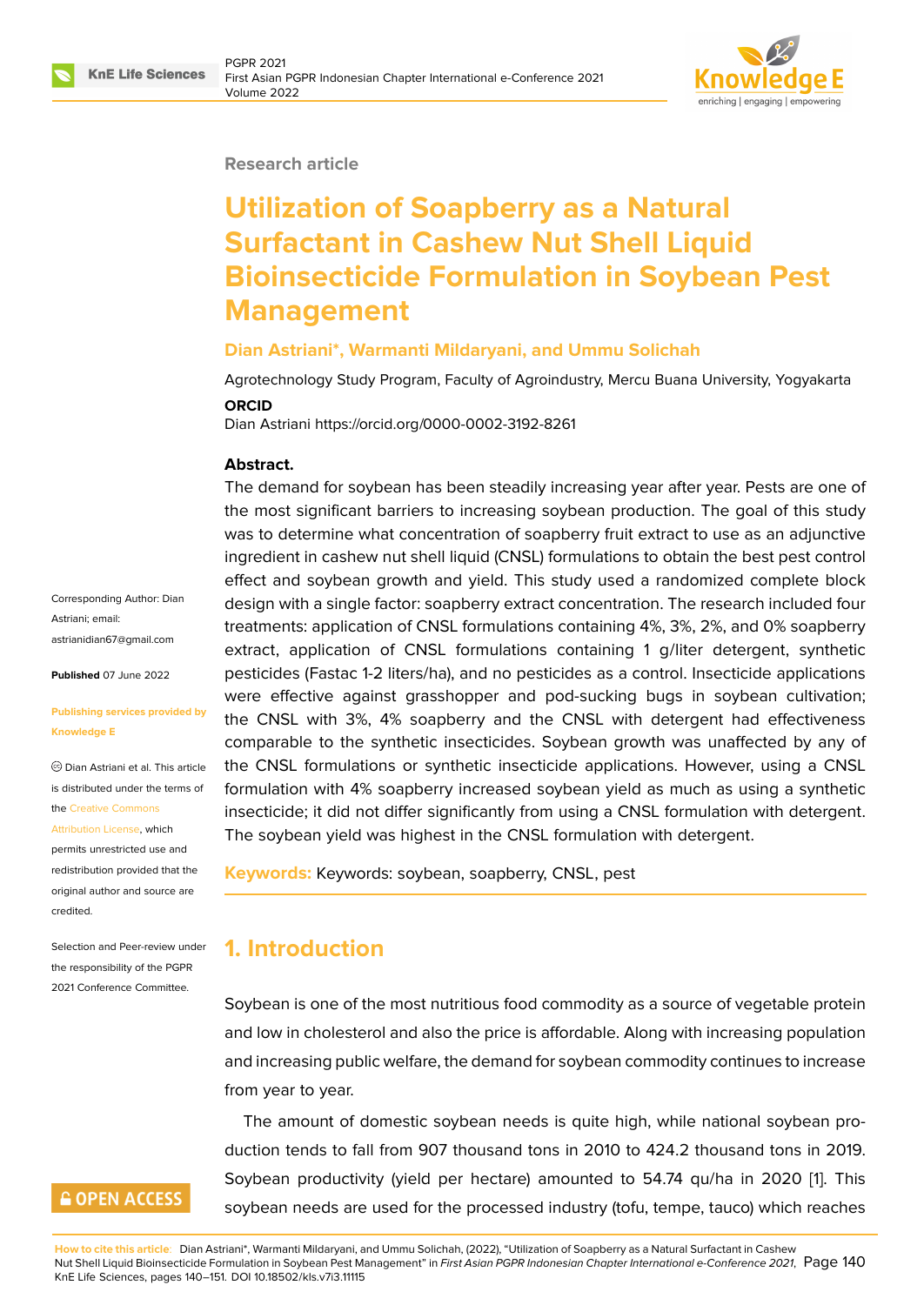83.7%, for seed needs reaches 1.2%, for animal feed 0.4%, and others 14.7% [2, 3]. Whereas the national soybean production in 2014 was 998,000 tons of dry beans [1] even the national production of soybeans in 2015 only reached 963,180 tons, which was only 64.21% from the data of soybean production target of the Directorate General of Food Crops which was 1.5 million tons [4].

One of the main obstacles in increasing soybean production is an attack of pests, where without control, plants damaged by pest attacks can reduce yields up to 80% [5]. The use of pesticides, especially syntheti[c p](#page-9-1)esticides, is widespread because they are considered to be the fastest and most effective in dealing with pest problems. However, its use turns out to cause harm such as pest resistance, pest resurgence, killing of natu[ra](#page-9-2)l enemies and environmental pollution problems that are very dangerous for humans. The use of chemical pesticides needs to be managed so as not to be used as the only alternative pest control. The use of natural ingredients is one alternative to overcome pest problems. Botanical pesticides made from natural ingredients will be more easily decomposed and do not pollute the environment, and are relatively safe for humans and livestock [6, 7, 8, 9].

Today, with the growing concept of organic farming, the use of chemical pesticides has begun to decrease, and has begun to shift to control techniques using botanical pesticides that are more environmentally friendly. The use of natural ingredients, especially those from plants as one of the pest control strategies that have good opportunities in the framework of the implementation and socialization of integrated pest control (IPM). Botanical pesticides are made by extracting certain parts of a plant by processes that do not change their chemical structure [10].

Cashew Nut Shell Liquid (CNSL) has the potential as a natural pesticide. Cashew nut shell which has only been a waste has chemical compounds such as phenolic that can function as pesticides. From previo[us](#page-10-0) studies on CNSL, it had shown its potential as a pesticide, as it is used to control *Cricula trifenestrata* larvae (pests in cinnamon and cashew) and post-harvest pest insects (*Sitophilus* spp. and *Tribolium castaneum*). The results showed that CNSL was able to kill the larvae and adult of *Sitophilus* spp. from 22.5 to 55% at a concentration of 6.25-50%, it also resulted in the inhibition of larval development to become pupae between 37.5-60% and pupae to adult between 12.5-25% [11]-[12]. While the other [13] found that CNSL seed treatment formulation at a concentration of 20% proved effective in maize weevil control. Aside from being an insecticide, it is also effective as a molluscicide. CNSL effectively affected the female reproducti[ve](#page-10-1) [org](#page-10-2)ans (ovaries) of th[e g](#page-10-3)olden snail *Pomacea canalicullata* and reduced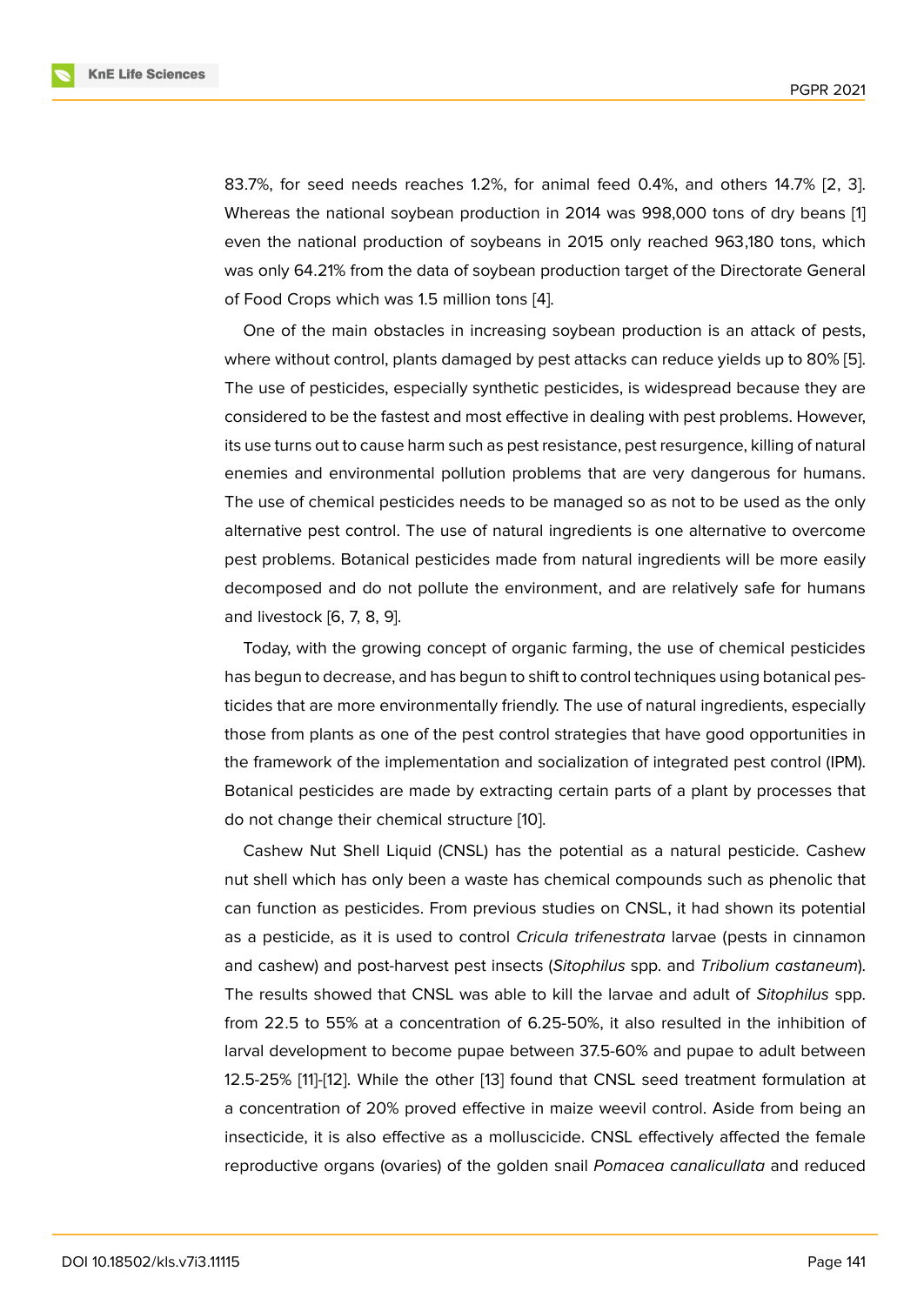egg hatching to 70% [14]. Therefore, CNSL is thought to be potential as a botanical pesticide to control pests in soybean cultivation.

Botanical pesticide applications will be better if added with additional ingredients (adjuvants) so that the [use](#page-10-4) of pesticides is more effective in controlling pests. Adjuvants are additional ingredients that can be surfactants, solvents, stickers, diluents or perfumes mixed with pesticides so that the pesticides are more effective and efficient in controlling pests.

Botanical pesticide applications often use soap or detergent as an adjuvant ingredient with the aim of increasing extraction, and as a surfactant to increase distribution of pesticide ingredients on the target surface. Several types of plants are known to have soap-like properties so that they are expected to replace soap or detergent when applying botanical pesticides so become more environmentally friendly.

In the research, soapberry (*Sapindus rarak*) fruit extract was used to replace detergent. The active compound in soapberry fruit is saponin, which is a glycoside. Saponins in soapberry have a bitter taste and can be used as natural adjuvants. Saponins have strong surfactant activity, form stable foam, are emulsifying agents and form micelles such as detergents [7, 15].

This study was conducted to determine the concentration of soapberry as a natural adjuvant ingredient in CNSL biopesticides formulation that was most effective in controlling pests and to produce the best growth and yield of soybeans.

#### **2. Materials and methods**

The research had been carried out in the experimental field of Mercu Buana University Yogyakarta. The research had been done from July to October 2016. The materials that had been used in this research are Grobogan variety soybean seeds, soapberry fruit, CNSL, methanol, detergents, water, chemical pesticides (Fastac), manure, and fertilizer (TSP, urea, KCl).

The research was a single factor experiment, with seven treatments which were arranged in a Randomized Complete Block Design (RCBD). The treatment factor in this study was the concentration of soapberry solution as adjuvant material in CNSL biopesticide formulation. The treatments were consisted of P1 = CNSL+4% soapberry solution,  $P2 = CNSL+3\%$  soapberry solution,  $P3 = CNSL+2\%$  soapberry solution,  $P4 =$ CNSL+0% soapberry solution (without soapberry solution), P5 = CNSL+detergent 1g per liter, P6 = Chemical pesticides (Fastac 1-2 liters per ha), and P7 = Without pesticides as a control.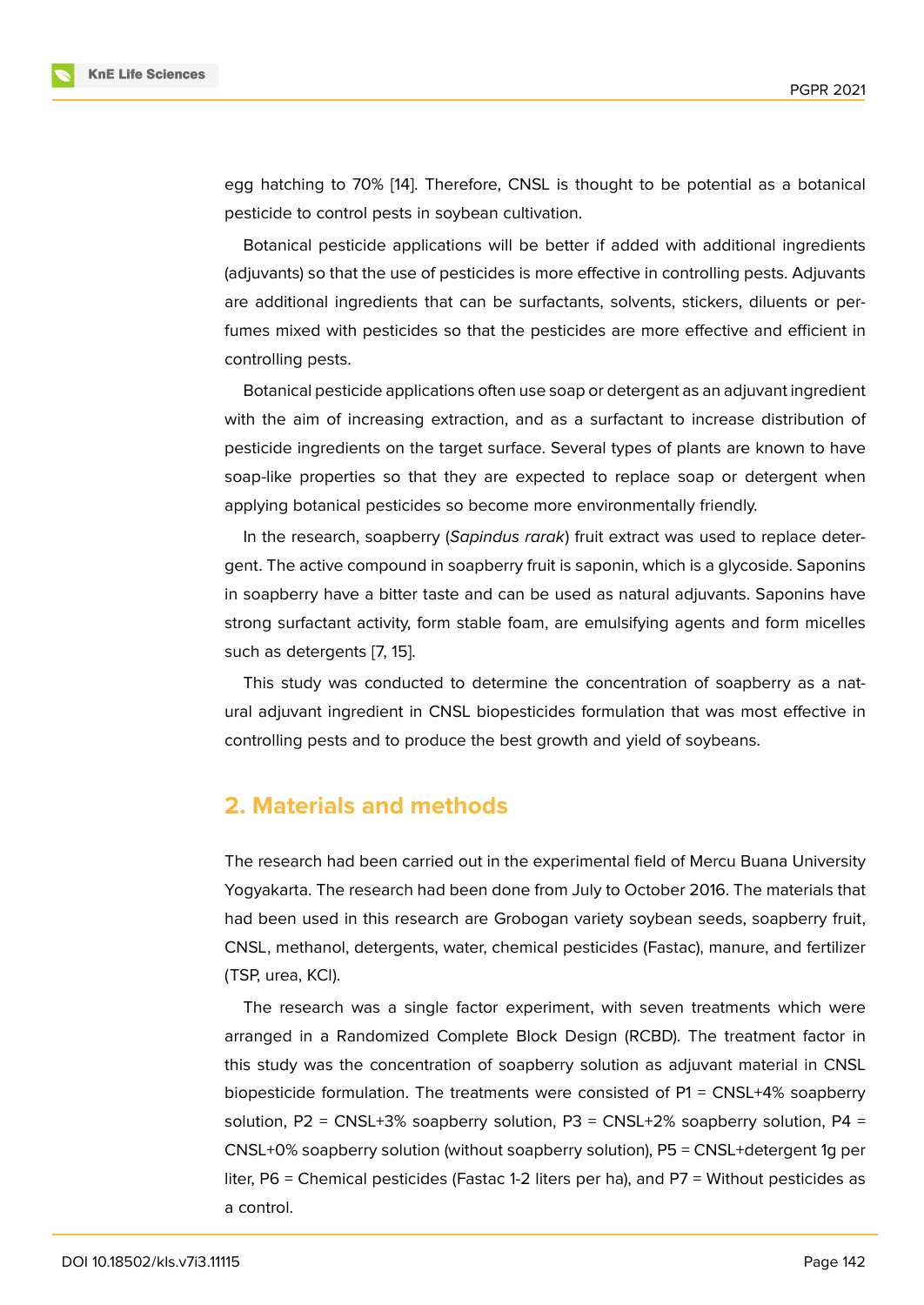Preparation of CNSL formulation began with making a solution of 100% stock solution was made from CNSL which was added with methanol solvent in a ratio of 1 : 1. In this study, 20% CNSL biopesticide formulation was used from stock solution. The application in the field was carried out by making 10 liter solution by dissolving 0.1% CNSL formulation, so that in 10 liters the solution contained 10 ml of CNSL formulation.

Making soapberry solution was by dissolving five soapberry fruits into 500 ml of hot water by kneading and precipitating for approximately 24 hours. After being precipitated, the water was filtered. From the obtained soapberry extract could be applied with 15 liters of water. Addition of soapberry extract adjuvant material in CNSL formulation was carried out according to predetermined concentration treatments.

Pesticide spraying was done after the plants were two weeks after planting, and stopped at two weeks before harvesting. Spraying was carried out in the afternoon at intervals of 7 days, with the same spray volume each experiment unit.

Soybean harvesting was carried out at 72 days after planting. Harvesting soybeans was characterized by most deciduous leaves and the fruit began to change color from green to brownish yellow.

#### **3. Result and discussion**

In the pest observation, it were identified the emergence of several insect pests namely grasshoppers, consisting of green grasshopper *Atractomorpha crenulata* from the family Pyrgomorphidae and brown grasshopper *Valanga nigricornis* from the family Acrididae [16]. There were also found pod-sucking bug Riptortus linearis which is a member of the family Alydidae and several types of caterpillars namely leaf roller caterpillar *Lamprosema indicata* from the family Pyralidae and armyworm *Spodoptera litura* from the f[am](#page-10-5)ily Noctuidae [16]. The caterpillar pests that appeared were very few in population and were not evenly distributed so that they were considered unimportant.

In general, the population density of pests was not much. In this study the most abundant population [of](#page-10-5) pests was pod-sucking bugs. Pod-sucking bug is the main pest of soybean plants. According to [17] adult is brown with a yellowish white line along the lateral side of the body. The female body length is 13-14 mm, while males are 11-13 mm. According to [6] pod-sucking bug eggs are grayish in color, and usually found on the bottom surface of the leaves in g[rou](#page-10-6)ps, the egg phase is 6-7 days long. The nymphs go through five instars of different shapes, colors and sizes. Pod-sucking bugs suck both young and ol[d p](#page-9-3)ods. The young pods which has been attacked by pod-sucking bugs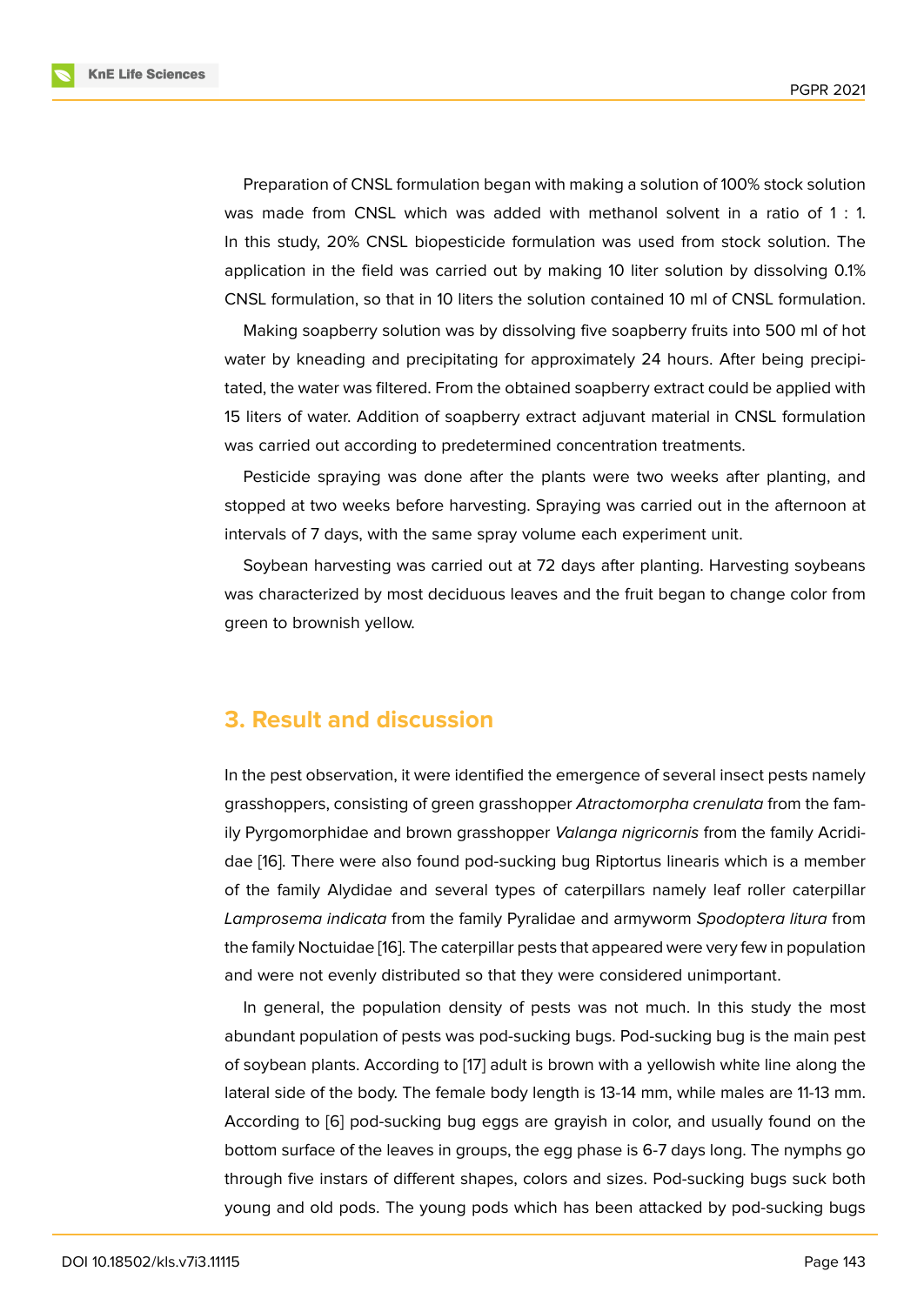

become empty (do not produce seeds), while the old pods which has been attacked, the seeds become wrinkled and black spots.

The treatment of soapberry solution concentration as an adjuvant ingredient in CNSL formulation had no effect on the population of green grasshoppers and brown grasshopper. The treatment also did not give effect to the pod-sucking bugs population.

Table 1: Pesticide efficacy to grasshopper and pod-sucking bug (%) of CNSL formulation with various concentrations of soapberry solution as adjuvant ingredient

| Treatment    | Kinds of pest |       |       |  |                 |          |       |       |          |
|--------------|---------------|-------|-------|--|-----------------|----------|-------|-------|----------|
|              | Grasshoppers  |       |       |  | Pod-sucking bug |          |       |       |          |
|              | 2 wap         | 3 wap | 4 wap |  | 3 wap           | 4 wap    | 5 wap | 6 wap | 7<br>wap |
| CNSL+4%      | 50,75         | 100   | 100   |  | 100             | 100      | 100   | 100   | 66,67    |
| $CNSL+3%$    | 100           | 100   | 100   |  | 0               | 66,67    | 66,67 | O     | 33,33    |
| $CNSL+2%$    | 50,75         | O     | 66,67 |  | O               | 100      | O     | O     | 33,33    |
| CNSL+0%      | 0             | 0     | 33,33 |  | 0               | 66,67    | O     | 0     | 0        |
| CNSL+det     | 50,75         | 0     | 66,67 |  | O               | 0        | 33,33 | 100   | 33       |
| Synth instcd | $\Omega$      | O     | 100   |  | 0               | $\Omega$ | 66,67 | 100   | 100      |

Note : wap = weeks after planting

det = detergent

Because in general the pest population was not much, the effect of treatment in this study looks insignificant. Based on the observation of pest species and population, even though the treatment had no effect but pest population after application was tended lower than pest population before application, and also showed some high efficacy values. The efficacy of applied pesticides was calculated based on the pest population that appeared. In general, CNSL biopesticide formulation with adjuvant soapberry fruit extract had efficacy against grasshoppers and pod-sucking bugs. Efficacy tended to be high in CNSL+4% soapberry solution and CNSL+3% soapberry solution, while the highest efficacy of pesticides on pod-sucking bugs was CNSL+4% soapberry solution. The efficacy datas can be seen at Table 1.

In addition to the efficacy of pesticides, was also observed the level of intensity of pest attacks. The treatment of various concentration of soapberry solution as an adjuvant in CNSL formulation had no effect on the intensity of plant damage by grasshoppers and pod-sucking bugs attacks, but at the age of seven weeks after planting affected the intensity of grasshoppers damage.

Note : The mean value followed by the same letter in the same column shows no significant difference according to the F test or DMRT test of 5%

: wap = weeks after planting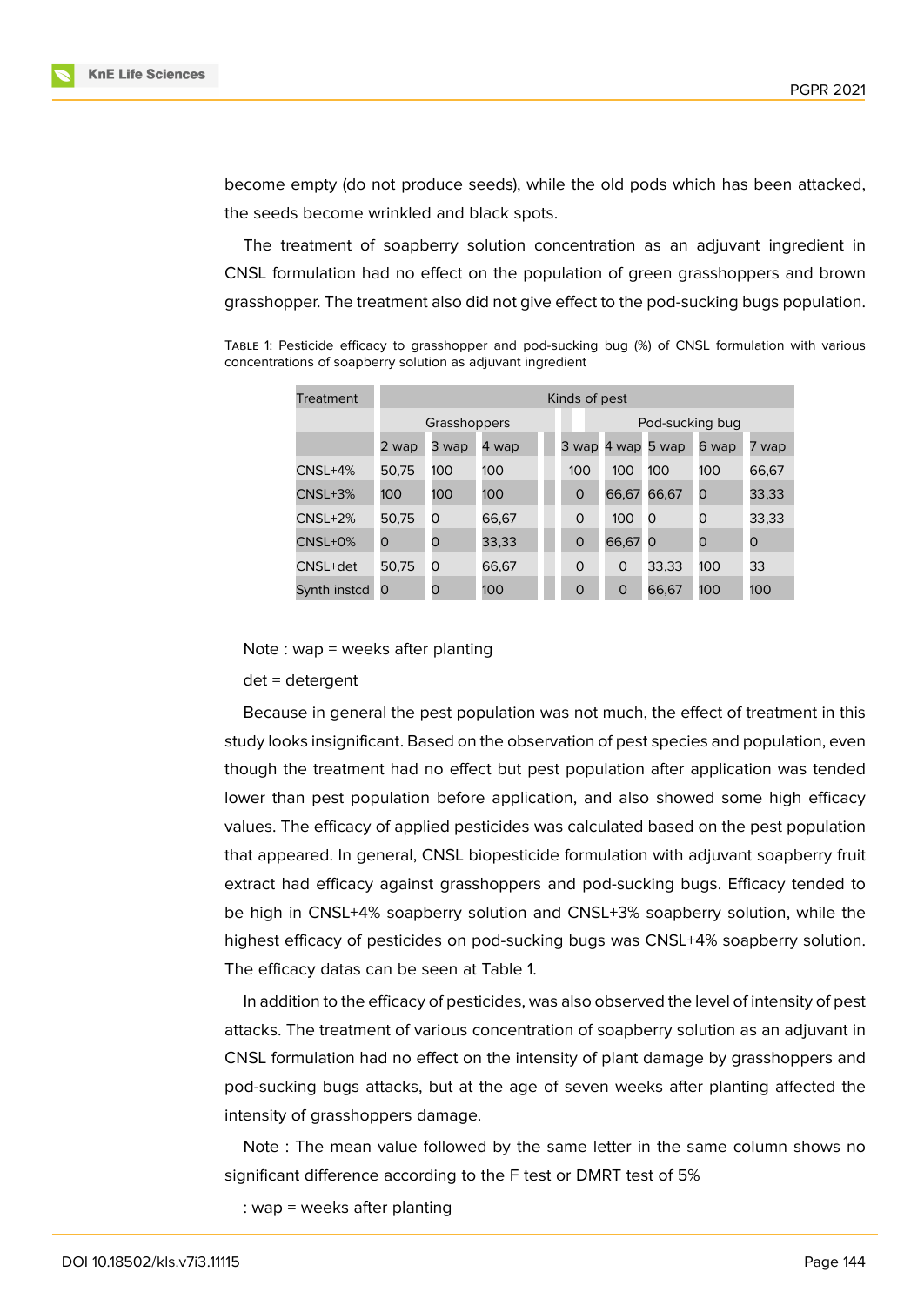| Treatment  | Kinds of pest |              |       |       |       |         |  |       |
|------------|---------------|--------------|-------|-------|-------|---------|--|-------|
|            |               | Grasshoppers |       |       |       |         |  |       |
|            | 2 wap         | 3 wap        | 4 wap | 5 wap | 6 wap | 7 wap   |  | 9 wap |
| CNSL+4%    | 3,33a         | 2,22a        | 3,60a | 3,39a | 5,24a | 8,20b   |  | 3,95a |
| CNSL+3%    | 2,50a         | 2,09a        | 3,47a | 4,25a | 4,95a | 8,50b   |  | 4,17a |
| $CNSL+2%$  | 3.33a         | 2,78a        | 3,58a | 5,84a | 6,84a | 11,91ab |  | 4,42a |
| CNSL+0%    | 4,17a         | 3,89a        | 4,30a | 4,30a | 5,70a | 9,57ab  |  | 4,28a |
| CNSL+det   | 3.33a         | 2.36a        | 3,00a | 4,33a | 6,17a | 10,61ab |  | 4,31a |
| Synth insc | 2,50a         | 2.08a        | 3,83a | 4,72a | 7,13a | 10,99ab |  | 3,88a |
| Control    | 3.33a         | 4,19a        | 4,97a | 5,78a | 8.33a | 13,83a  |  | 4,67a |

Table 2: Damage intensity by grasshoppers at 2, 3, 4, 5, 6, 7 weeks after planting and pod-sucking bugs at 9 weeks after planting.

The influence of soapberry fruit extract as an adjuvant ingredient in CNSL formulation on pest conditions in soybean cultivation in this study, was predicted to be caused by the presence of active compounds contained in CNSL and soapberry fruit. CNSL contains anacardic acid, cardol and cardanol [18] which is an insecticide active compound. Previous researchers [11, 19] showed that CNSL had the potential as a botanical insecticide, which was in accordance with the statement of [19] that anakardic acid could function as an insecticide, could inhibit the wor[k o](#page-10-7)f prostaglandin synthetase enzymes, which are enzymes needed for the formation of prostaglandins that play a role in insect physiological and reproductive systems, was able to red[uc](#page-10-8)e the rate of oviposition, reduced the percentage of successful development of insect stadia, antifeedant until it caused death.

CNSL could be as effective as synthetic insecticides in controlling grasshoppers, but with the addition of 3 and 4% lerak solution could improve the effectiveness of CNSL formulations so that it was more effective in reducing the intensity of grasshoppers pest attacks and significantly lower than the control, as shown in Table 2. According to [20] soapberry fruit contains compounds from groups of saponins, sesquiterpenes, alkaloids and steroids besides that there are also anthraquinones, tannins, phenols, and flavonoids. The content of secondary metabolites in the soapberry fruit causes det[erg](#page-10-9)ent-like properties that are emulsifiers and surfactants thereby increasing the effectiveness of CNSL formulations, even more effective than CNSL + detergent formulations. This effectiveness is likely due to the presence of other secondary metabolites in soapberry fruit extracts which are also toxic, thus increasing the insecticidal properties of CNSL formulations

Application of CNSL biopesticide formulation with the addition of soapberry adjuvant solution at various concentrations of 2, 3, and 4% or CNSL with detergent formulations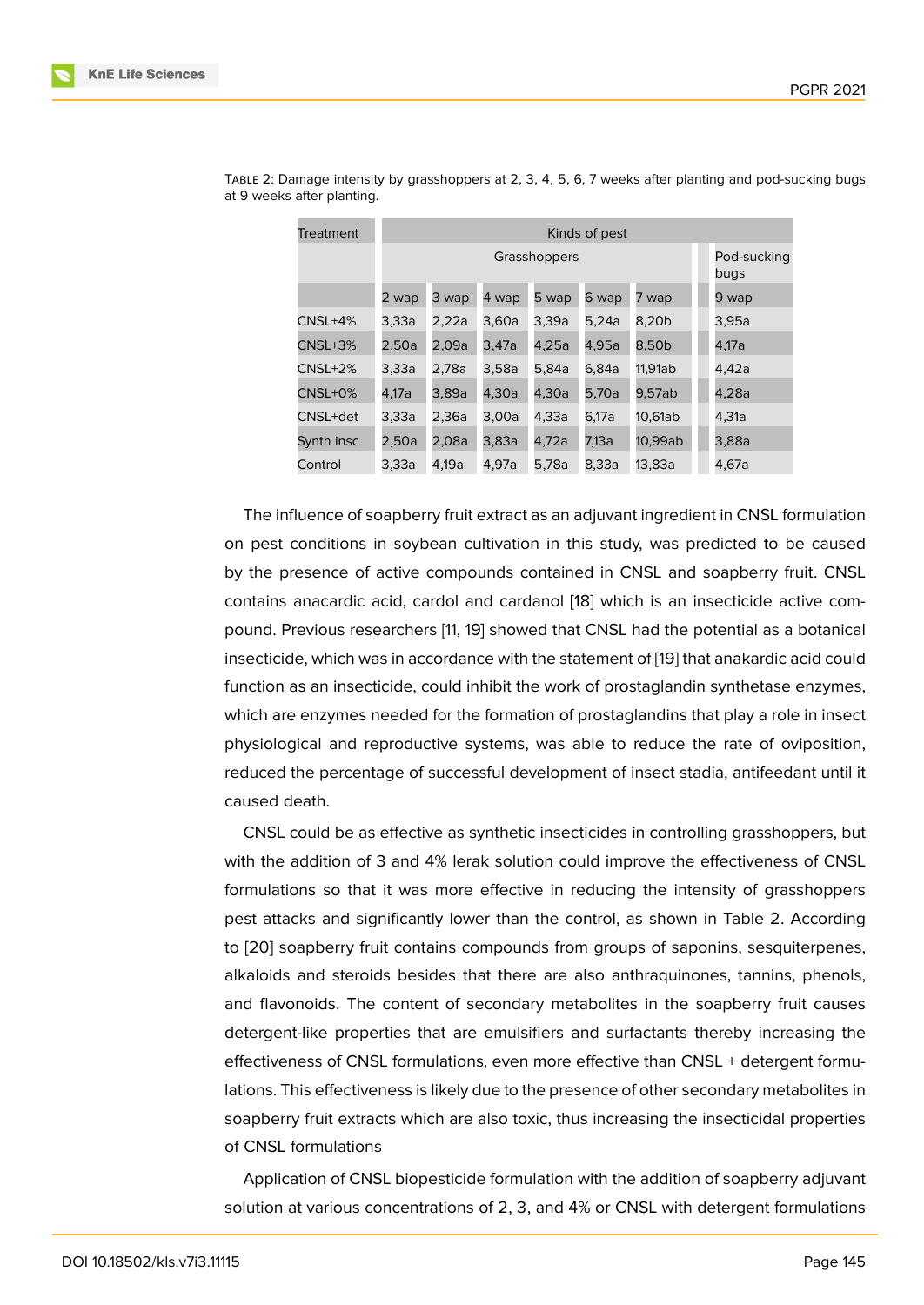



**Figure** 1: Soybean plant height with application of CNSL formulations with various concentrations soapberry solution as adjuvant.

<span id="page-6-0"></span>did not affect plant height and number of soybean leaves and was not different from the results of synthetic insecticide application. The rate of increase in soybean height can be seen in Figure 1, while the rate of increase in the number of soybean leaves is shown in Figure 2.

All insecticide treatments in the experiment did not cause differences in plant growth components, namely [pl](#page-6-0)ant height, number of leaves, number of productive branches, flowering time a[nd](#page-7-0) dry weight of plants. This showed that the treatments of soapberry solution concentration (0-4%) as an adjuvant ingredient in CNSL biopesticide formulation did not give a significant effect, meaning that the growth of soybean was not different from other treatments. This was predicted due to low pest population density and the intensity of pest attacks so that it did not have a significant impact. Population density of all types of pests only ranged from 0 to 1 per plant, while the intensity of grasshopper pest attacks during plant growth only ranged from 2-12% and even the intensity of pod-sucking bug attacks only ranged from 3-4%, all of the damage intensity were still classified as mild attack intensity (<25%) [21].

Pest attacks did not affect the growth and health of soybean leaves so photosynthesis was not disturbed and the growth of vegetative or generative organs of plants also occured normally and did not differ in all t[rea](#page-11-0)tments. Therefore plant height, number of branches and flowering time were also not different for all treatments (Table 3.)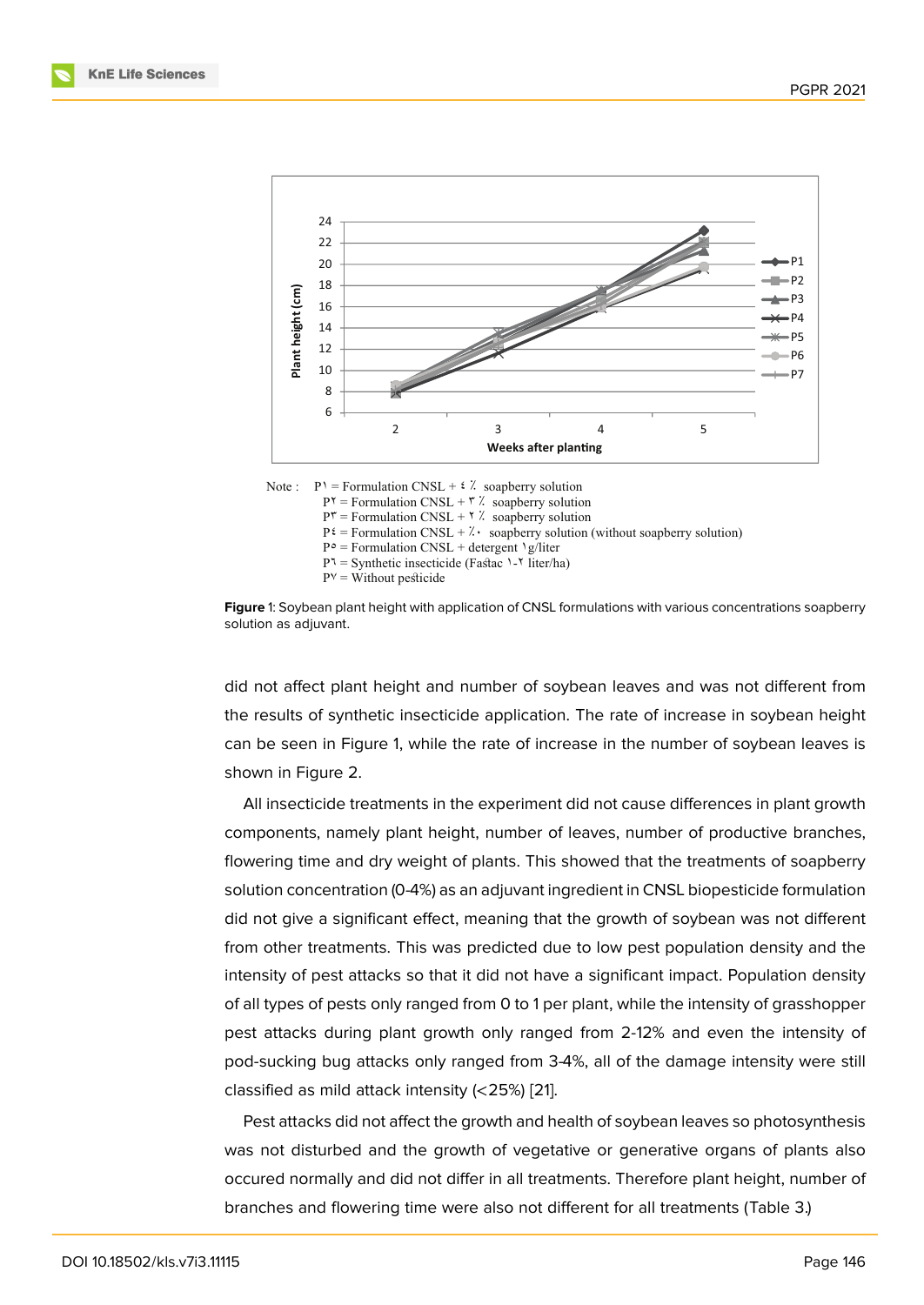

- $P2$  = Formulation CNSL + 3 % soapberry solution  $P3$  = Formulation CNSL + 2 % soapberry solution  $P4$  = Formulation CNSL + 0% soapberry solution (without soapberry solution) P5 = Formulation CNSL + detergent 1g/liter P6 = Synthetic insecticide (Fastac 1-2 liter/ha)
	- P7 = Without pesticide

<span id="page-7-0"></span>**Figure** 2: Soybean plant height with application of CNSL formulations with various concentrations soapberry solution as adjuvant.

| Treatment    | Number of produc- Flowering time<br>tive branches |         | Plant dry weight |
|--------------|---------------------------------------------------|---------|------------------|
| CNSL+4%      | 4,60 a                                            | 35,33 a | 3,29 a           |
| CNSL+3%      | 4,13 a                                            | 35,33 a | 2,67 a           |
| $CNSL+2%$    | 3,87a                                             | 35,33 a | 1,67 a           |
| CNSL+0%      | 3,80a                                             | 36,33 a | 2,30 a           |
| CNSL+det     | 4,13 a                                            | 36,00 a | 2,41 a           |
| Synth instcd | 3.73 a                                            | 35,33 a | 2,68a            |
| Control      | 3,33 a                                            | 35,33 a | 2,44 a           |

Table 3: Growth variables of soybean with application of CNSL formulations with various concentrations soapberry solution as adjuvant ingredient.

Note : the mean value followed by the same letter in the same column indicate no significant difference in effect between treatments according to the F test of 5% level.

Leaves are the site of photosynthesis where the photosynthetic results will affect the biomass produced by plants and the nutrient content in plants. Photosynthates will be expressed in plant dry weight, which is the most accurate growth variable to show plant growth conditions. The dry weight of soybean plants in this study was also not significant in all treatments, but the application of CNSL formulation with 4% of soapberry solution tended to give the heaviest dry weight (Table 3.). This was presumably because the CNSL formulation with 4% of soapberry solution had relatively high efficacy (Table 1.)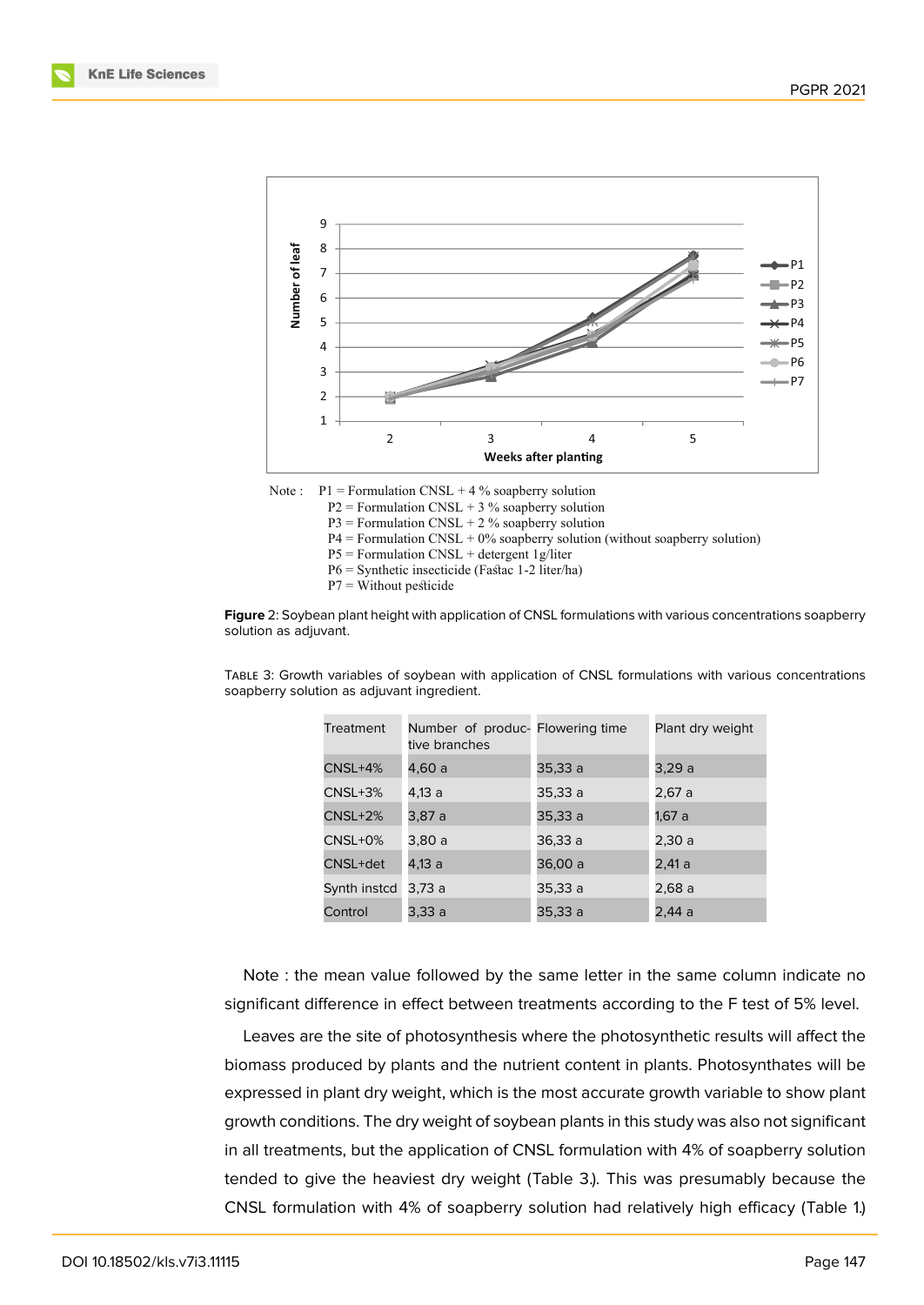and was able to reduce the lowest intensity of grasshoppers and pod-sucking pest attacks (Table 2.), so that photosynthate in plants was higher.

| Treatment    | number of pods<br>per plant | number<br>filled pods per<br>plant | of Dry<br>seed<br>weight<br>per<br>plant | Dry seed<br>weight<br>per ha |
|--------------|-----------------------------|------------------------------------|------------------------------------------|------------------------------|
| $CNSL+4%$    | 31, 93 a                    | 28,93 a                            | 6,69 a                                   | $2,38$ ab                    |
| $CNSL+3%$    | 29,07 a                     | 25,00 a                            | 6,67 a                                   | 2,31 b                       |
| $CNSL+2%$    | 25,47 a                     | 22,33 a                            | 6,16 a                                   | 2,26 b                       |
| CNSL+0%      | 25,20a                      | 21,80 a                            | 5,75a                                    | 2,21 b                       |
| CNSL+det     | 28,33 a                     | 24,87 a                            | 6,19a                                    | 2,48a                        |
| Synth instcd | 23,27 a                     | 22,13 a                            | 6,46 a                                   | 2,39 ab                      |
| Control      | 22,20 a                     | 18,20 a                            | 4,86 a                                   | $2,15$ b                     |

Table 4: Yield variables of soybean with application of CNSL formulations with various concentrations soapberry solution as adjuvant ingredient.

Note : the mean value followed by the same letter in the same coloumn indicate no significant difference in effect between treatments according to the F test or DMRT of 5% level.

The treatment of variations in soapberry concentration as adjuvant ingredient in CNSL formulation had no effect on some of the observed soybean yield variables, which included the number of pods per plant, number of filled pods per plant, and dry seed weight per plant. Application of CNSL formulation with 4% extract of soapberry fruit produced dry seed weight per hectare as high as synthetic insecticide and was greater than control. While the application of CNSL formulations with detergents gave the highest and most significant results with control but not significantly different from the application of CNSL formulations with 4% lerak or synthetic insecticides (Table 4.).

CNSL biopesticide formulation with 4% soapberry could have higher soybean yield because plant growth also tended to be higher so that it could provide better growth of pods and seeds. Whereas the application of CNSL with detergent formulations was also higher and significantly different from the control allegedly due to the smaller intensity of pod-sucking bugs *R. linearis* attacks (Table 2.), especially during pod filling because the critical period of plants against pod-sucking attacks is the stage of filling seeds [22].

On the other hand, higher damage intensity of pod-sucking bugs could reduce the yield of soybean. That's because as a result of the attack of pod sucking bugs. The symptoms are pods or seeds attacked will usually show spots and discoloratio[n o](#page-11-1)f soybean grains. Furthermore, the seeds and pods are deflated, the pods fall, the seeds become rotten, black, wrinkled seed skin, and brown spots on the seed coat. Heavy attacks often result in sterile, colored seeds [22].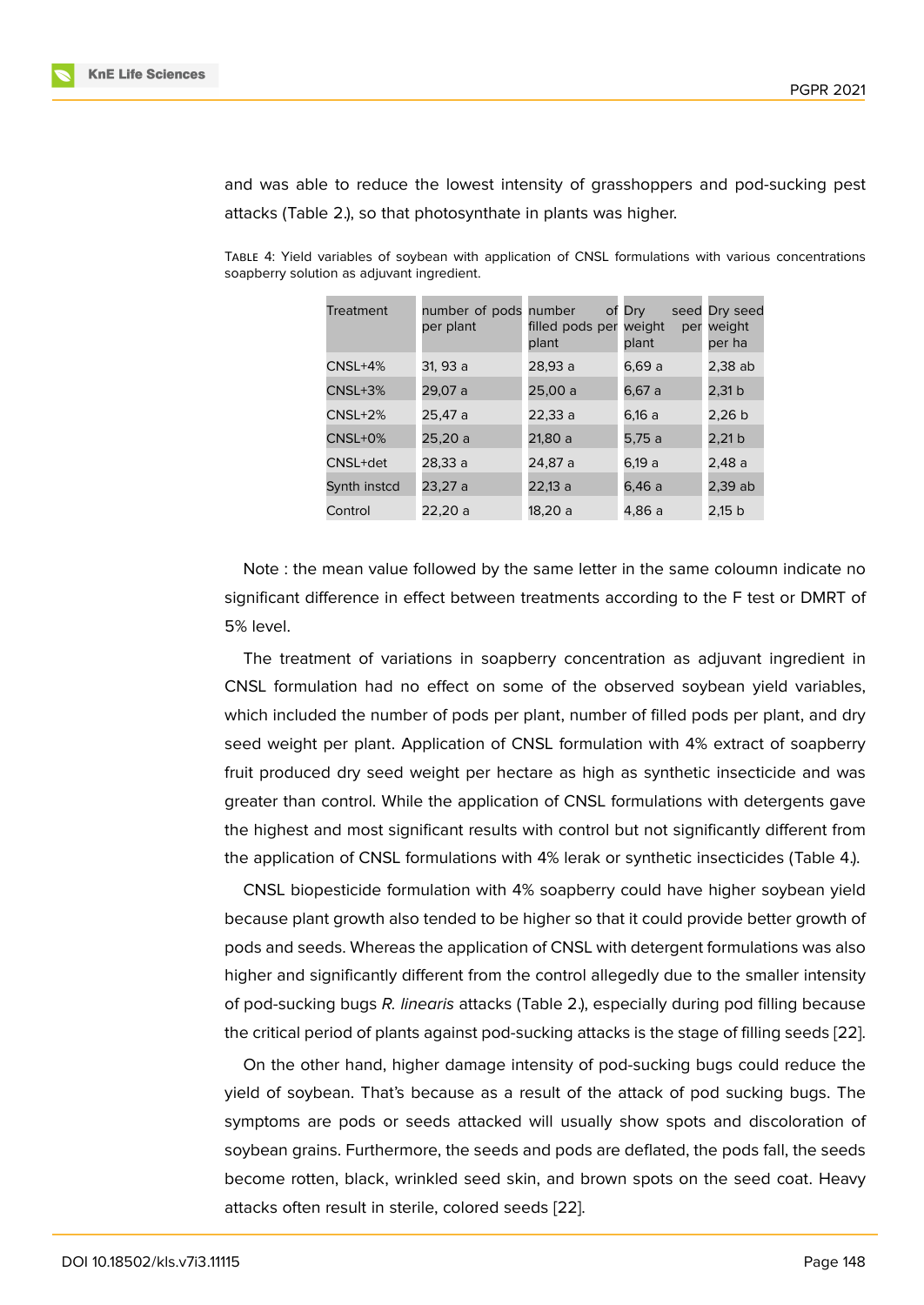

### **4. Conclusion**

Based on the results of the research that had been carried out, conclusions could be drawn as follows :

Insecticide applications showed that there were efficacy against grasshopers and pod-sucking bugs in soybean cultivation, where CNSL formulations with 3 and 4% soapberry extract, and CNSL formulations with detergent, relatively had efficacy as good as synthetic insecticides. All of applications of CNSL formulations and synthetic insecticide did not cause differences in soybean growth. Application of CNSL formulation with 4% soapberry extract was able to increase soybean yield as high as the application of synthetic insecticides, and did not significantly different from CNSL formulation with detergent.

## **5. Acknowledgement**

The authors would like to gratitude to all parties that had been supported, especially auxiliary staffs from the Agrotechnology Laboratory, Yogyakarta Mercu Buana University.

### **References**

- <span id="page-9-0"></span>[1] Karina A, Prasetyo OR, Khasanah IN. Analysis of maize and soybean productivity in Indonesia (The result of crop cutting survey). Jakarta: BPS- Statistics Indonesia, 2021; p. 110.
- [2] Adisarwanto T. Increase the yield of soybeans in tidal dry fields. Jakarta: Swadaya Publisher; 2005.
- [3] Rukmana R, Yuniarsih Y. Soybean cultivation and post harvest. Yogyakarta: Kanisius, 2008; p. 92.
- <span id="page-9-1"></span>[4] Riniarsi D. Agricultural commodity outlook food crops sub-sector-soybean. Jakarta: Data center and agricultural information systems ministry of agriculture, 2015; p. 73.
- <span id="page-9-2"></span>[5] Fattah A, Djamaluddin I, Ilyas A et al. Symptoms of damage to soybean varieties due to major pest attacks in South Sulawesi, Indonesia. in book: Legumes [Working Title]. IntechOpen Publisher, 2021; pp:1-17. DOI:10.5772/intechopen.101263
- <span id="page-9-3"></span>[6] Cahyono B. Cashew, farming technique and farmer business analysis. Yogyakarta: Swadaya Publisher, 2001; p. 118.
- [7] Kardinan A. Botanical pesticides. Jakarta: Swadaya Publisher, 2001; p. 88.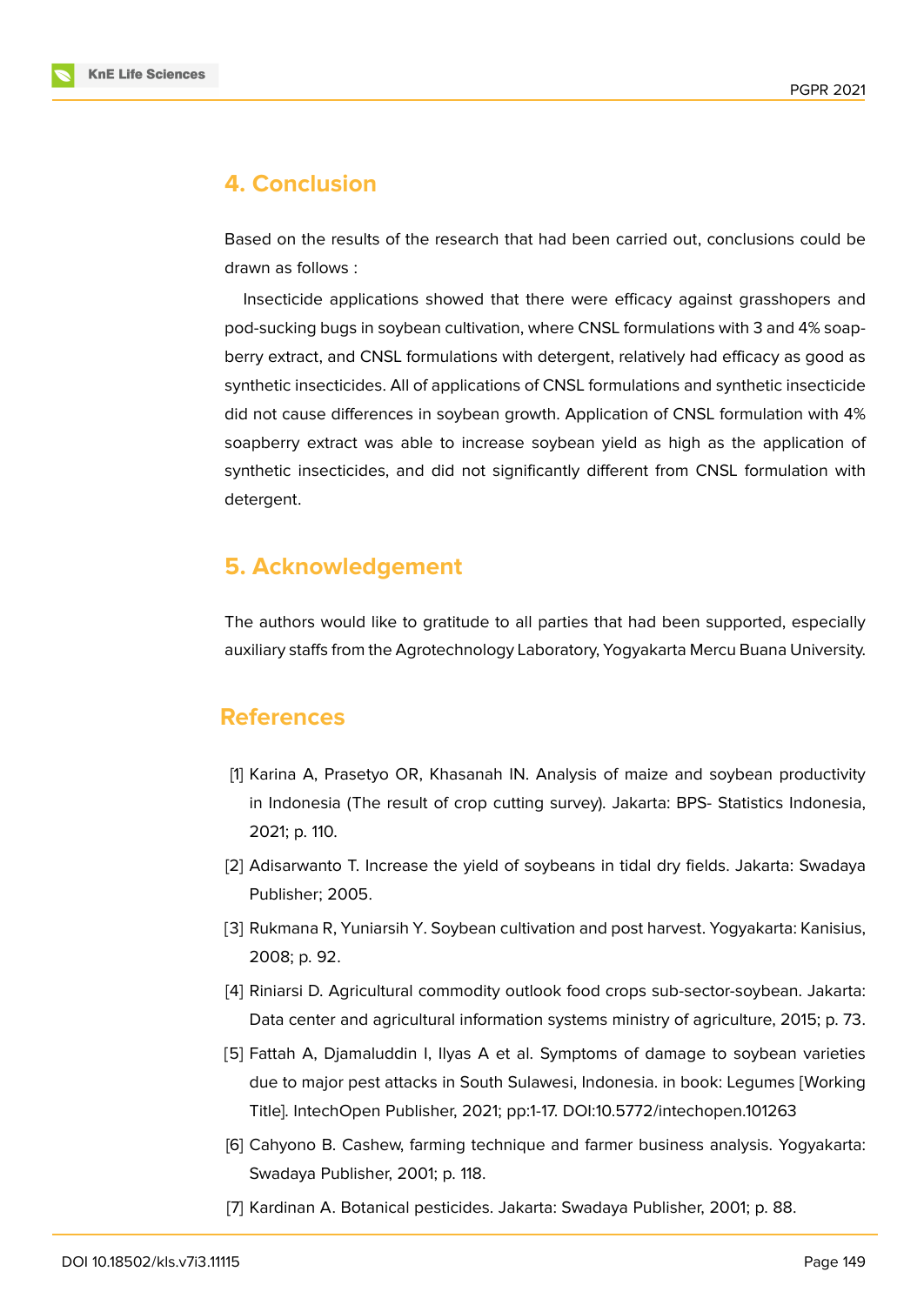

- [8] Kastono D. Response of growth and yield of black soy to the use of organic fertilizers and biopesticides of siamese weed (*Chromolaena odorata*). Yogyakarta: Faculty of Agriculture, Gadjah Mada University, 2005; pp.103-116,. Available from: http://agrisci.ugm.ac.id/vol12\_2/3.103116
- [9] Sudargo T, Doeljachman D, Supardi S. Poisoning level and behavior of farmers in using pesticides in Brebes Regency. Periodic Postgraduate Research of Gadjah Mada University, 1998; 9(IC):11-22.
- <span id="page-10-0"></span>[10] Novizan N. Making and utilizing environmentally friendly pesticides. Tangerang: Agromedia Publisher, 2002; p. 94.
- <span id="page-10-1"></span>[11] Iskandar M. Prospect of CNSL (cashew nut shell liquid) as raw material for the botanical insecticide industry. Technological Development of Spice and Medicinal Plants, 2002;14(2): 35-42
- <span id="page-10-2"></span>[12] Ramadika R, Ana R, Tarmidi T, Hernaman I. The effect of various levels of cashew nut shell liquid (CNSL) on the mortality of *Tribolium castaneum* in rice bran. Ziraa'ah, 2019; 44(3): 285-290.
- <span id="page-10-3"></span>[13] Astriani D, Dinarto W, Mildaryani W. Study of cashew nut shell liquid formulation (CNSL) as botanical pesticide for treatment of corn seeds against mortality of *Sitophilus* spp. Proc. Rural Resource Development and Sustainable Local Wisdom III. Yogyakarta: Yogyakarta Mercu Buana University, 2010; pp.109-116.
- <span id="page-10-4"></span>[14] Cahyono B. Soybean. Semarang: CV Aneka Ilmu, 2007; p. 40.
- [15] Untung K. Introduction to integrated pest management. Yogyakarta: Gajah Mada University Press, 1993; p. 272.
- <span id="page-10-5"></span>[16] Kalshoven LGE. The Pest of Crops in Indonesia," Revised and Translated by PA van Der Laan. Jakarta: PT Ictiar baru-Van Hoeve, 1981; p. 701.
- <span id="page-10-6"></span>[17] Ismunadji M, Karama AS, Soedjitno J et al. Picture guidance for identifying pests and soybean diseases in Indonesia. Bogor: Food Crop Research and Development Center; 1990.
- <span id="page-10-7"></span>[18] Simpen IN. Isolation of cashew nut shell liquid from cashew nut shell *(Anacardium occidentale* L*.)* and study of some physico-chemical characteristic. Chemistry Journal, 2008; 2:71-76.
- <span id="page-10-8"></span>[19] Towaha J, Ahmadi NR. Utilization of cashew nut shell liquid as a natural phenol source in industry. Journal of Industrial and Beverage Crops, 2011; 2(2):187-198.
- <span id="page-10-9"></span>[20] Wina E, Muetzel S, Hoffmann EM, Makkar HPS, Becker K. Saponin containing methanol extract of *Sapindus rarak* affect microbial fermentation, microbial activity and microbial community structure in vitro. Animal Feed Science and Technology, 2005; 121:59-174.